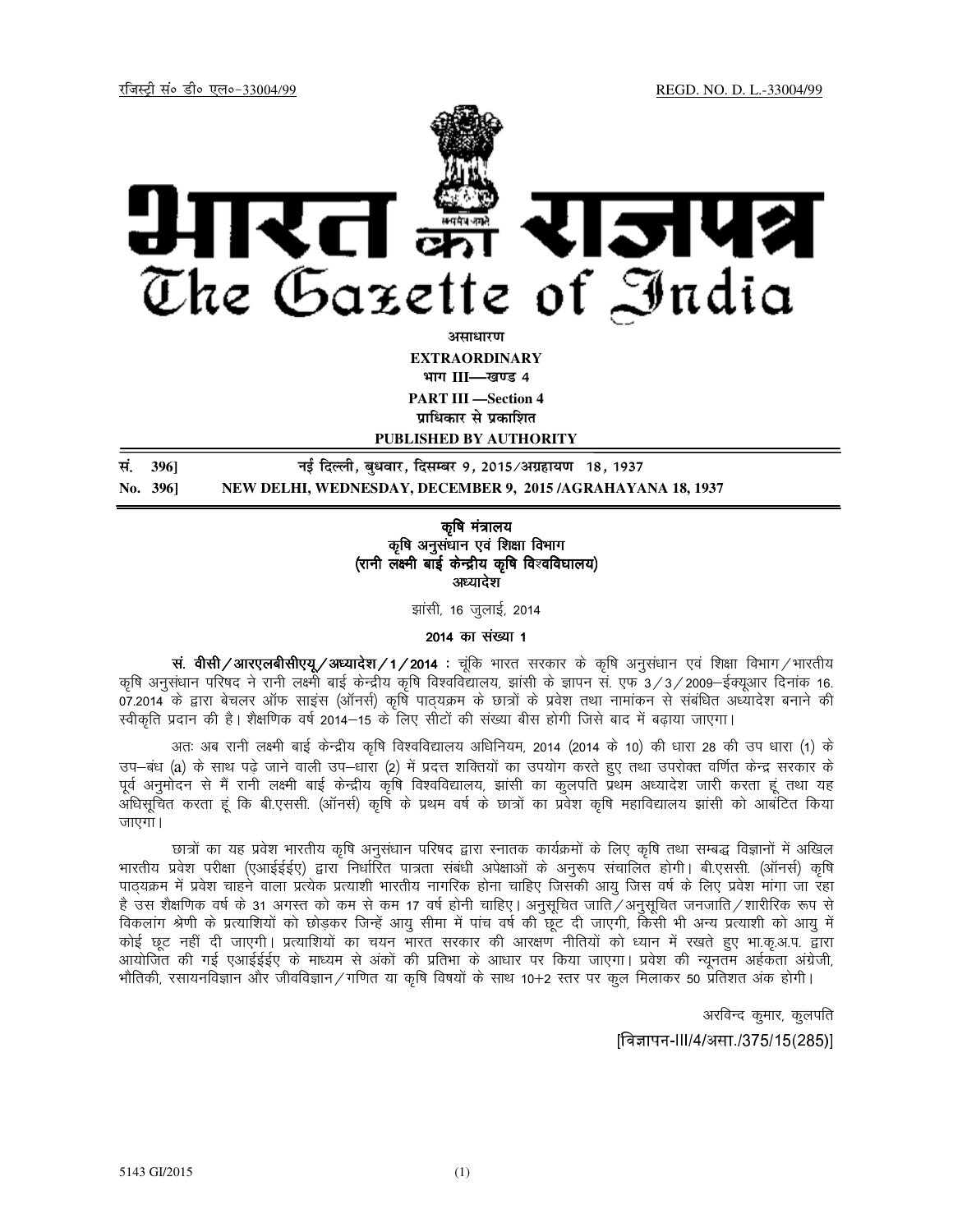### **MINISTRY OF AGRICULTURE**

**(Department of Agricultural Research and Education)** 

# (RANI LAKSHMI BAI CENTRAL AGRICULTURAL UNIVERSITY)

### **ORDINANCE**

Jhansi, the 16th July, 2014

### **No. 1 of 2014**

**No. VC/RLBCAU/Ordinance/1/2014:** Whereas the Government of India in the Department of Agricultural Research and Education/Indian Council of Agricultural Research has approved to make an ordinance regarding the admission and enrolment of students to Bachelor of Science (Hons.) Agriculture Course in the Rani Lakshmi Bai Central Agricultural University, Jhansi *vide* No. F 3/3/2009-EQR dated 16.7.2014. The number of seats initially for academic session 2014-2015 shall be twenty which may be subsequently enhanced.

 Now, therefore, in exercise of the powers conferred by the Sub-Section (2) read with clause (a) of Sub Section (1) of Section 28 of the Rani Lakshmi Bai Central Agricultural University Act, 2014 (10 of 2014) and with the previous approval of the Central Government as aforesaid, I, the Vice-Chancellor of the Rani Lakshmi Central Agricultural University, Jhansi, do hereby make this first Ordinance and notify that the admission of students to the  $1<sup>st</sup>$  year of B.Sc. (Hon.) Agriculture in the College of Agriculture, Jhansi shall be allotted.

 The admission of students shall be governed as per the eligibility requirement prescribed by Indian Council of Agricultural Research for All India Entrance Examination in Agriculture and Allied Sciences (AIEEA) for UG programmes. Every candidate seeking admission in the B.Sc. (Hons.) Agriculture Course shall be an Indian national of atleast 17 years of age as on the 31<sup>st</sup> August of the academic year to which the admission is sought for. No relaxation of age will be allowed to the candidates except for SC/ST/PC category where upper age limit would be relaxable by five years. The candidates shall be selected through the AIEEA conducted by ICAR on the basis of merit of marks and keeping in view the reservation policies of Government of India. The minimum qualification for admission shall be of 50% marks in aggregate at 10+2 level with English, Physics, Chemistry and Biology/Mathematics or Agriculture.

# ARVIND KUMAR, Vice-Chancellor [ADVT.-III/4/Exty./375/15 (285)]

अध्यादेश झांसी, 16 जुलाई, 2014 2014 का संख्या 2

**सं.वीसी/आरएलबीसीएयू/अध्यादेश/2/2014 :** चूंकि भारत सरकार के कृषि अनुसंधान एवं शिक्षा विभाग $\hspace{.06cm}/$ भारतीय कृषि अनुसंधान परिषद ने रानी लक्ष्मी बाई केन्द्रीय कृषि विश्वविद्यालय, झांसी के ज्ञापन सं. एफ  $3/3/2009$ -ईक्यूआर दिनांक 16.07.2014 के द्वारा अध्ययन के पाठ्यक्रम से संबंधित अध्यादेश बनाने की स्वीकृति प्रदान की है।

अतः अब रानी लक्ष्मी बाई केन्द्रीय कृषि विश्वविद्यालय अधिनियम, 2014 (2014 के 10) की धारा 28 की sप-धारा (1) के उप बंध (b) के साथ पढे जाने वाली उप धारा (2) में प्रदत्त शक्तियों का उपयोग करते हुए तथा उपरोक्त वर्णित केन्द्र सरकार के पूर्व अनुमोदन से मैं, रानी लक्ष्मी बाई केन्द्रीय कृषि विश्वविद्यालय, झांसी का कुलपति प्रथम अध्यादेश जारी करता हूं तथा यह अधिसूचित करता हूं कि आरएलबीसीएयू में बी.एससी. (ऑनर्स) कृषि पाठ्यक्रम के लिए अध्ययन का पाठ्यक्रम भारतीय कृषि अनुसंधान परिषद द्वारा निर्धारित पाठयक्रम के अनुरुप होगा।

#### अरविन्द कुमार, कुलपति

[विज्ञापन- III /4/असा./375/15(285)]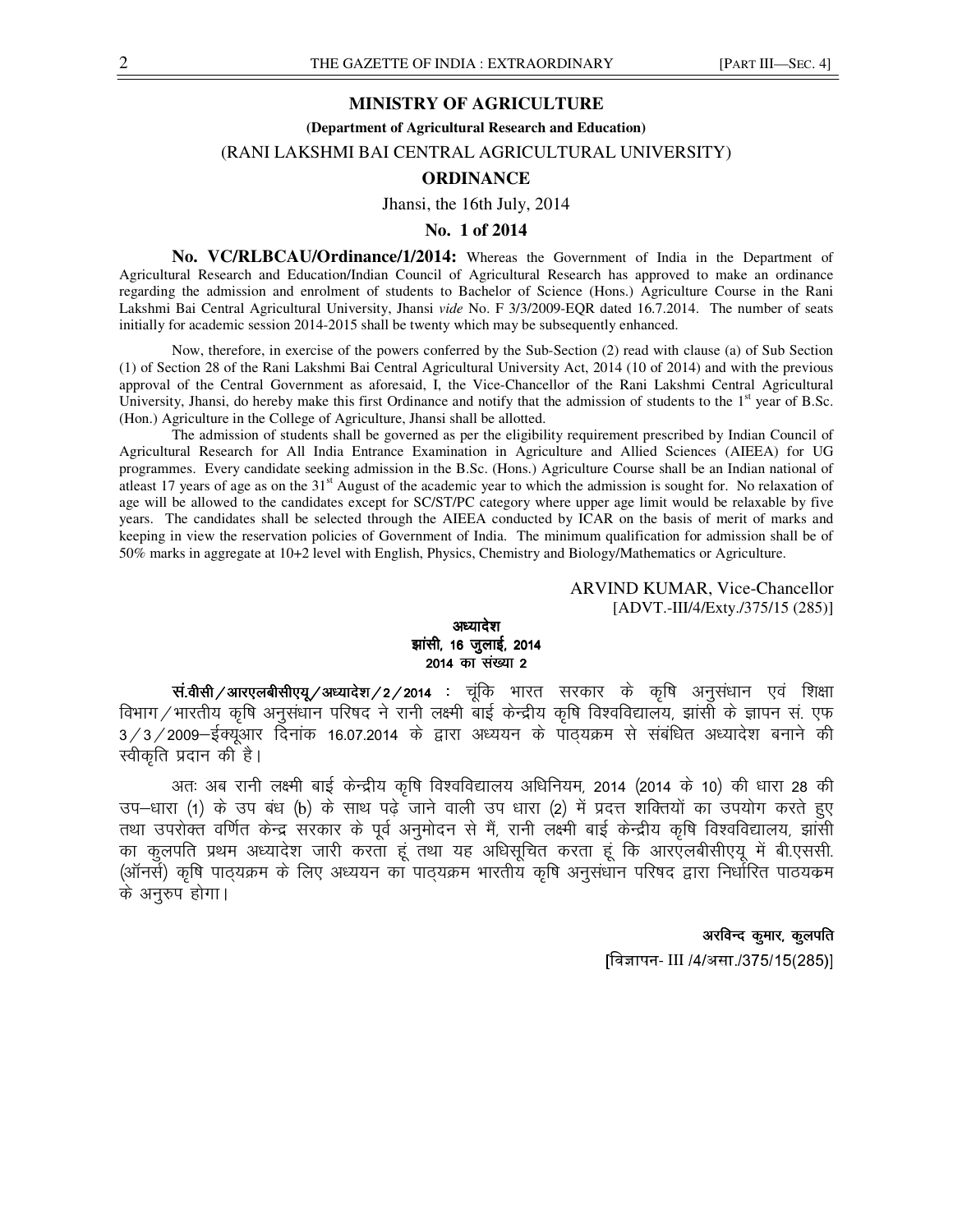## **ORDINANCE**

Jhansi, the  $16<sup>th</sup>$  July, 2014

No. 2 of 2014

**No.VC/RLBCAU/Ordinance/2/2014:** Whereas the Government of India in the Department of Agricultural Research and Education/Indian Council of Agricultural Research has approved to make an ordinance regarding the Course of Study in the Rani Lakshmi Bai Central Agricultural University, Jhansi *vide* No. F 3/3/2009-EQR dated 16.7.2014.

 Now, therefore, in exercise of the powers conferred by the Sub-Section (2) read with clause (b) of Sub Section (1) of Section 28 of the Rani Lakshmi Bai Central Agricultural University Act, 2014 (10 of 2014) and with the previous approval of the Central Government as aforesaid, I, the Vice-Chancellor of the Rani Lakshmi Central Agricultural University, Jhansi, do hereby make this first Ordinance and notify that the Course of Study for B.Sc. (Hons.) Agriculture course at RLBCAU shall be as prescribed by Indian Council of Agricultural Research.

> ARVIND KUMAR, Vice-Chancellor [ADVT.-III/4/Exty./375/15 (285)]

# अध्यादेश झांसी, 16 जुलाई, 2014 2014 का संख्या 3

सं.वीसी/आरएलबीसीएयू/अध्यादेश/3/2014 : चूंकि भारत सरकार के कृषि अनुसंधान एवं शिक्षा विभाग/भारतीय कृषि अनुसंधान परिषद) ने रानी लक्ष्मी बाईं केन्द्रीय कृषि विश्वविद्यालय, झाँसी के ज्ञापन सं. एफ 3/3/2009-ईक्यूऑर दिनाक 16.07.2014 के द्वारा विभिन्न पाठ्यक्रमों में छात्रों की शिक्षण और परीक्षा के माध्यम से संबंधित अध्यादेश बनाने की स्वीकृति प्रदान की है।

अतः अब रानी लक्ष्मी बाई केन्द्रीय कृषि विश्वविद्यालय अधिनियम, 2014 (2014 के 10) की धारा 28 की उप-धारा (1) के उप-बंध (c) के साथ पढ़े जाने वाली उप धारा (2) में प्रदत्त शक्तियों का उपयोग करते हुए तथा उपरोक्त वर्णित केन्द्र सरकार के पूर्व अनुमोदन से मैं, रानी लक्ष्मी बाई केन्द्रीय कृषि विश्वविद्यालय, झांसी का कुलपति प्रथम अध्यादेश जारी करता हूं तथा यह अधिसूचित करता हूं कि रानी लक्ष्मी बाई केन्द्रीय कृषि विश्वविद्यालय, झांसी में सभी स्नातक तथा स्नातकोत्तर पाठयंकमों में शिक्षण व परीक्षा का माध्यम अंग्रेजी भाषा होगी ।

> अरविन्द कुमार, कुलपति [विज्ञापन- III /4/असा./375/15(285)]

### ORDINANCE

Jhansi, the  $16<sup>th</sup>$  July, 2014

# **No. 3 of 2014**

**No. VC/RLBCAU/Ordinance/3/2014**: Whereas the Government of India in the Department of Agricultural Research and Education/Indian Council of Agricultural Research has approved to make an Ordinance regarding the medium of instruction and examination of students in various course in the Rani Lakshmi Bai Central Agricultural University, Jhansi *vide* No. No. F 3/3/2009-EQR dated 16.7.2014.

 Now, therefore, in exercise of the powers conferred by sub-section (2) read with clause (c) of sub-section (1) of Section 28 of the Rani Lakshmi Bai Central Agricultural University Act.2014 (10 of 2014) and with the previous approval of the Central Government, as aforesaid, I, the Vice-Chancellor of the Rani Lakshmi Bai Central Agricultural University,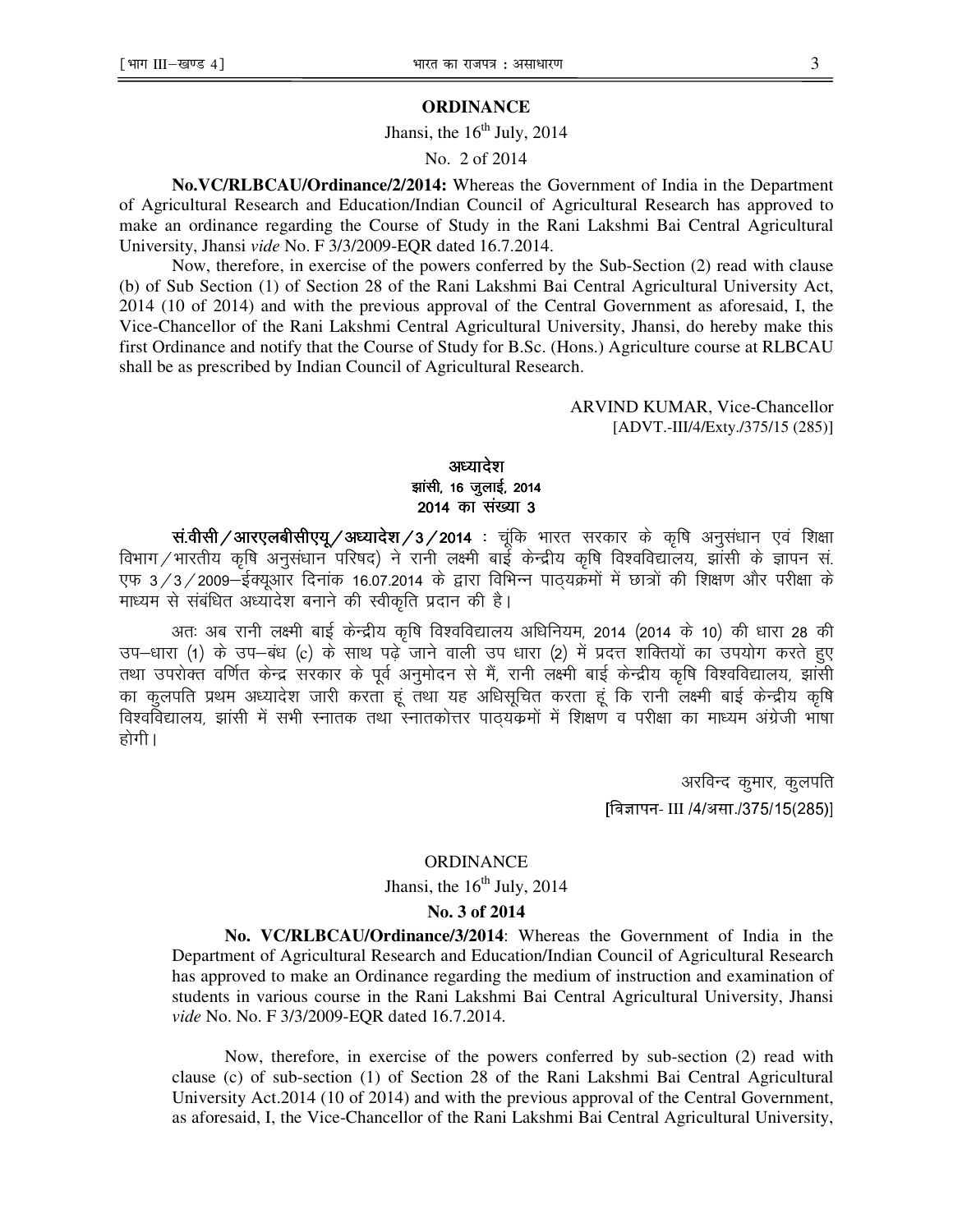Jhansi, do hereby make the first Ordinance and notify that English language shall be the medium of instruction and examination in all Under-Graduate and Post-Graduate Courses, in the Rani Lakshmi Bai Central Agricultural University, Jhansi.

## ARVIND KUMAR, Vice-Chancellor [ADVT.-III/4/Exty./375/15 (285)]

# अध्यादेश

झांसी, 16 जुलाई, 2014 2014 का संख्या 4

 $\overline{H}$ . वीसी/आरएलबीसीएयू/अध्यादेश/4/2014 : चूंकि भारत सरकार के कृषि अनुसंधान एवं शिक्षा विभाग (भारतीय कृषि अनुसंधान परिषद) ने रानी लक्ष्मी बाई केन्द्रीय कृषि विश्वविद्यालय, झांसी के ज्ञापन सं. एफ 3/3/2009–ईक्यूआर दिनांक 16.07.2014 के द्वारा बैचलर ऑफ साइंस (ऑनर्स) कृषि में अध्ययन के पाठयक्रम और परीक्षाओं में प्रवेश देने के लिए विभिन्न शुल्क लेने से संबंधित अध्यादेश बनाने की स्वीकृति प्रदान की है।

अतः अब रानी लक्ष्मी बाई केन्द्रीय कृषि विश्वविद्यालय अधिनियम, 2014 (2014 के 10) की धारा 28 की उप—धारा (1) के उप-बंध (e) के साथ पढ़े जाने वाली उप-धारा (2) में प्रदत्त शक्तियों का उपयोग करते हुए तथा उपरोक्त वर्णित केन्द्र सरकार के पूर्व अनुमोदन से मैं, रानी लक्ष्मी बाई केन्द्रीय कृषि विश्वविद्यालय, झांसी का कुलपति प्रथम अध्यादेश जारी करता हूं तथा गेर-वापसी योग्य और वापसी योग्य, विभिन्न उन शुल्कों को अधिसूचित करता हूँ जो कृषि महाविद्यालय, झांसी के बी.एससी. (ऑनर्स) कृषि के छात्रों से प्राप्य होंगे और जिनका पैटर्न सीएयू, इम्फाल के विद्यमान प्रावधानों के अनुसार होगा जिसे यहां तालिका में दिया जा रहा है।

| क्र.सं.                                       | शुल्क का विवरण                                   | बी.एस. (ऑनर्स) कृषि    |  |
|-----------------------------------------------|--------------------------------------------------|------------------------|--|
| महाविद्यालय शुल्क-गैर-वापसी योग्य / सेमिस्टर  |                                                  |                        |  |
| 1.                                            | पंजीकरण शुल्क                                    | 40.00 फ.               |  |
| 2.                                            | प्रवेश शुल्क                                     | 10.00 रु.              |  |
| 3.                                            | ट्यूशन शुल्क                                     | 240.00 रु.             |  |
| 4.                                            | परीक्षा शुल्क                                    | $50.00$ रु.            |  |
| 5.                                            | प्रयोगशाला शुल्क                                 | 100.00 रु.             |  |
| 6.                                            | पुस्तकालय शुल्क                                  | 40.00 रु.              |  |
| 7 <sub>1</sub>                                | पाठ्यक्रम पंजीकरण शुल्क                          | 10.00 फ.               |  |
| 8.                                            | सेमिस्टर प्रतिवेदन शुल्क                         | 10.00 रु.              |  |
| 9.                                            | छात्र कल्याण निधि                                | 80.00万.                |  |
| 10.                                           | छात्रावास प्रवेश शुल्क                           | 10.00 रु.              |  |
| 11.                                           | छात्रावास स्थापना शुल्क                          | 20.00 रु.              |  |
| 12.                                           | छात्रावास पात्र, क्रॉकरी आदि का मूल्यह्मस प्रभार | $90.00$ रु.            |  |
| 13.                                           | छात्रावास कक्ष का किराया                         | 600.00रु.              |  |
| 14.                                           | जल प्रभार                                        | 60.00 रु.              |  |
| 15.                                           | विद्युत प्रभार                                   | वास्तविक खपत के अनुसार |  |
|                                               | कुल                                              | 1360.00 रु.            |  |
| वापसी योग्य                                   |                                                  |                        |  |
| (पाठ्यक्रम के लिए केवल एक बार अदा की जानी है) |                                                  |                        |  |
| 16.                                           | महाविद्यालय जमानती राशि                          | 200.00 रु.             |  |
| 17.                                           | छात्रावास जमानती राशि                            | 500.00 रु.             |  |
| 18.                                           | विद्युत जमानती राशि                              | 1000.00 रु.            |  |
| 19.                                           | भोजनालय जमानती राशि                              | 2000.00 रु.            |  |
|                                               | कुल                                              | 3700.00 र.             |  |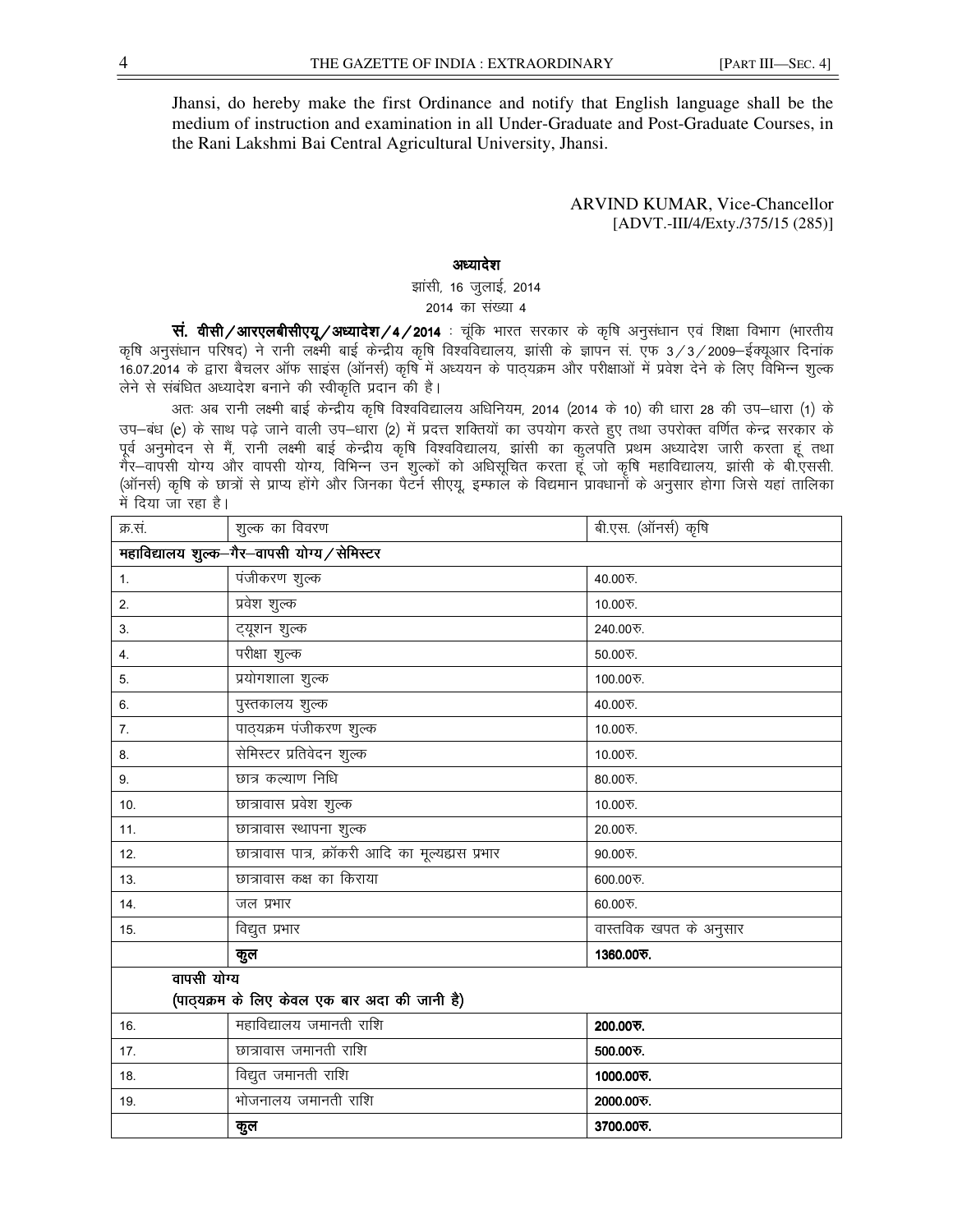#### टिप्पणी $:$

- 1. छात्र भोजनालय संबंधी प्रभार वास्तव में हुए व्यय के अनुसार अलग से अदा करेंगे।
- 2. इस अध्यादेश में विशिष्टीकृत शुल्क अगली अधिसूचना तक 2014–15 के शैक्षणिक सत्र में

बी.एससी. (ऑनर्स) कृषि पाठ्यक्रम में प्रवेश पाए छात्रों से प्राप्य होगी।

अरविन्द कुमार, कुलपति [विज्ञापन- III /4/असा./375/15 (285)]

# **ORDINANCE**

#### Jhansi, the 16th July, 2014

# No. 4 of 2014

**No. VC/RLBCAU/Ordinance/4/2014:—**Whereas the Government of India in the Department of Agricultural Research and Education (Indian Council of Agricultural Research) has approved to make an Ordinance regulating the various fees to be charged for the course of study of Bachelor of Science (Hons) Agriculture and for admission to the examinations in the Rani Lakshmi Bai Central Agricultural University, Jhansi vide No. No. F 3/3/2009-EQR dated 16.7.2014.

 Now, therefore, in exercise of the powers conferred by sub-section (2) read with clause (e) of subsection (1) of section 28 of the Rani Lakshmi Bai Central Agricultural University Act, 2014 (10 of 2014), and with the previous approval of the Central Government, as aforesaid, I, the Vice-Chancellor of the Rani Lakshmi Bai Central Agricultural University, Jhansi do hereby make the first Ordinance and notify the various fees-both non-refundable and refundable, chargeable from the students of B.Sc. (Hons.) Agriculture of the College of Agriculture, Jhansi shall be on the pattern of existing provision of CAU, Imphal as given in the Table annexed hereto:

| S.No.                                      | <b>Particulars of fees</b>     | B.Sc. (Hons.) Agri. |  |
|--------------------------------------------|--------------------------------|---------------------|--|
| <b>College Fee-Non-refundable/Semester</b> |                                |                     |  |
| 1.                                         | Registration fee               | Rs. 40.00           |  |
| 2.                                         | <b>Admission Fee</b>           | Rs. 10.00           |  |
| 3.                                         | Tuition fee                    | Rs. 240.00          |  |
| 4.                                         | <b>Examination Fee</b>         | Rs. 50.00           |  |
| 5.                                         | Laboratory Fee                 | Rs. 100.00          |  |
| 6.                                         | Library Fee                    | Rs. 40.00           |  |
| 7.                                         | <b>Course Registration Fee</b> | Rs. 10.00           |  |
| 8.                                         | Semester report fee            | Rs. 10.00           |  |
| 9.                                         | Students' Welfare Fund         | Rs. 80.00           |  |
| 10.                                        | Hostel admission fee           | Rs. 10.00           |  |
| 11.                                        | Hostel establishment fee       | Rs. 20.00           |  |
| 12.                                        | Hostel utensils, crockery etc. | Rs. 90.00           |  |
|                                            | Depreciation charges           |                     |  |
| 13.                                        | Hostel room rent               | Rs. 600.00          |  |
| 14.                                        | <b>Water Charges</b>           | Rs. 60.00           |  |
| 15.                                        | Electricity charges            | As per actual       |  |
|                                            | <b>Total</b>                   | Rs.1360.00          |  |
| <b>Refundable</b>                          |                                |                     |  |
| (To be paid only once for a course)        |                                |                     |  |
| 16.                                        | College caution money          | Rs. 200.00          |  |
| 17.                                        | Hostel caution money           | Rs. 500.00          |  |
| 18.                                        | <b>Electricity Security</b>    | Rs. 1000.00         |  |
| 19.                                        | Mess security                  | Rs. 2000.00         |  |
|                                            | <b>Total</b>                   | Rs. 3700.00         |  |

#### **TABLE**

**Note**

1. Students shall pay the mess charges separately as per the actual expenditure incurred.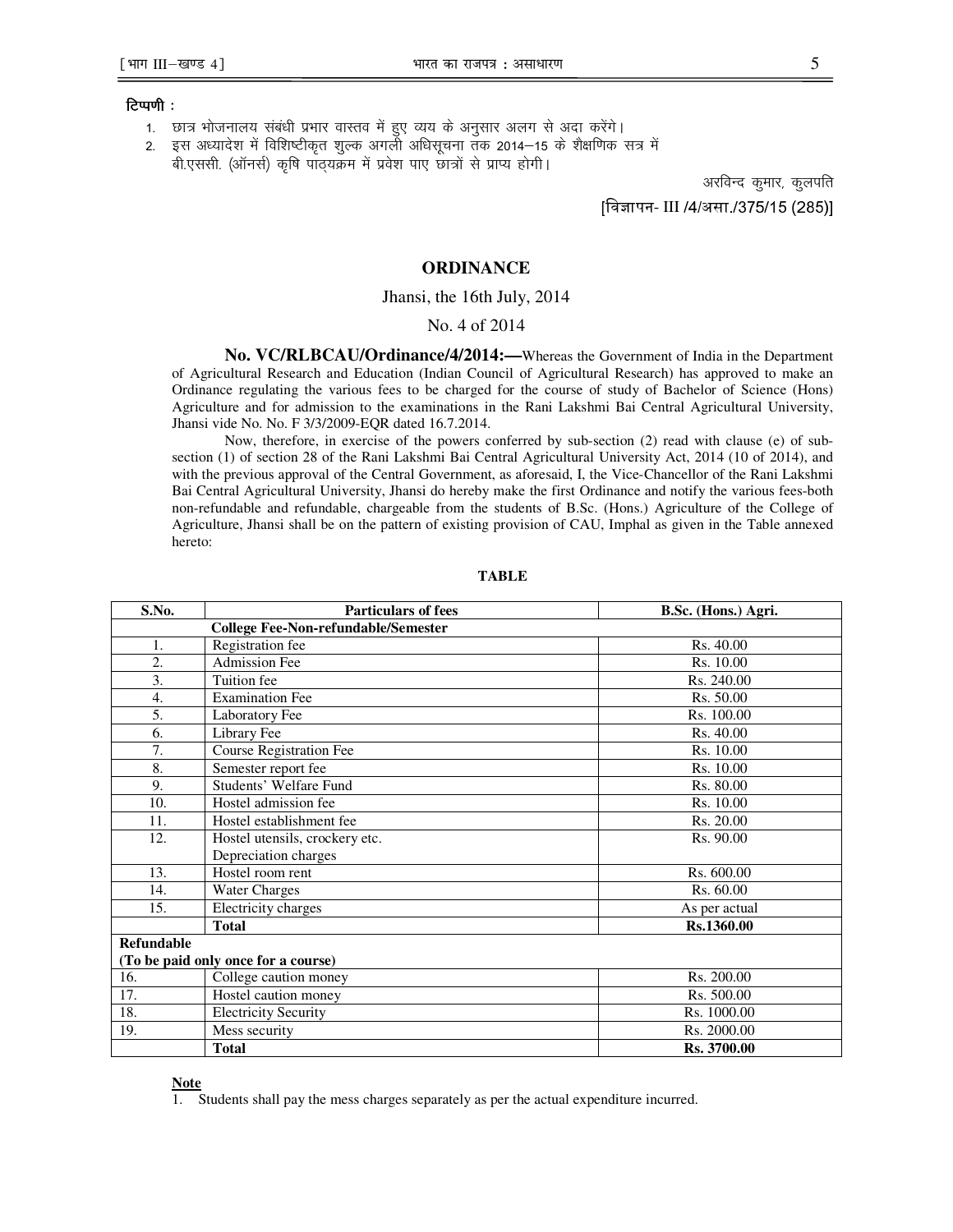2. The fees as specified in this Ordinance shall be chargeable from the students admitted to B.Sc. (Hons) Agriculture Course in 2014-15 academic session till further notification.

> ARVIND KUMAR, Vice-Chancellor [ADVT.-III/4/Exty./375/15 (285)]

# अध्यादेश

झांसी, 16 जुलाई, 2014

# 2014 का संख्या 5

wi. **वीसी /आरएलबीसीएयू /अध्यादेश / 5 / 2014.—** चूंकि भारत सरकार के कृषि अनुसंधान एवं शिक्षा विभाग (भारतीय कृषि अनुसंधान परिषद) ने रानी लक्ष्मी बाई केन्द्रीय कृषि विश्वविद्यालय, झाँसी के ज्ञापन सं एफ 3/3/2009-ईक्यूऑर दिनांक 16.07.2014 द्वारा राष्ट्रीय प्रतिभा छात्रवृत्ति, प्रतिभा-एवं-साधन छात्रवृत्ति तथा प्रतिभा-उत्तर छात्रवृत्ति (अनुसूचित जाति और अनुसूचित आदिमजाति छात्रों के लिए) प्रदान किए जाने से संबंधित अध्यादेश बनाने की स्वीकृति प्रदान की है।

अतः अब रानी लक्ष्मी बाई केन्द्रीय कृषि विश्वविद्यालय अधिनियम, 2014 (2014 के 10) की धारा 28 की उप धारा (1) के उप बंध (f) के साथ पढ़े जाने वाली उप धारा (2) में प्रदत्त शक्तियों का उपयोग करते हुए तथा उपरोक्त वर्णित केन्द्र सरकार के पूर्व अनुमोदन से मैं, रानी लक्ष्मी बाई केन्द्रीय कृषि विश्वविद्यालय, झांसी का कुलपति प्रथम अध्यादेश जारी करता हूं तथा रानी लक्ष्मी बाई केन्द्रीय कृषि विश्वविद्यालय, झांसी के छात्रों को राष्ट्रीय प्रतिभा छात्रवृत्ति, प्रतिभा—एवं—साधन छात्रवृत्ति तथा प्रतिभा—उत्तर छात्रवृत्ति (अनुसूचित जाति और अनुसूचित जनजाति छात्रों के लिए) भारतीय कृषि अनुसंधान परिषद या विश्वविद्यालय के दिशानिर्देशों $\diagup$ नियमों के अनुसार प्रदान की जाएगी।

> अरविन्द कुमार, कुलपति [विज्ञापन- III /4/असा./375/15 (285)]

# **ORDINANCE**

Jhansi, the 16th July, 2014

### No. 5 of 2014

**No. VC/RLBCAU/Ordinance/5/2014.—**Whereas the Government of India in the Department of Agricultural Research and Education (Indian Council of Agricultural Research) has approved to make an Ordinance regarding the award of National Talent Scholarship, Merit-cum-Means scholarship and Post Matric Scholarship (for Scheduled Caste and Scheduled Tribes students) to the students of Rani Lakshmi Bai Central Agricultural University, Jhansi vide No. F 3/3/2009-EQR dated 16.7.2014.

Now, therefore, in exercise of the powers conferred by Sub-section (2) read with clause (f) of subsection (1) of section 28 of the Rani Lakshmi Bai Central Agricultural University Act. 2014 (10 of 2014), and with the previous approval of the Central Government, as aforesaid, I, the Vice-Chancellor of the Rani Lakshmi Bai Central Agricultural University, Jhansi do hereby make the first Ordinance and notify the conditions and procedure for the award of National Talent Scholarship, Merit-cum-Means scholarship and Post Matric Scholarship (for Scheduled Caste and Scheduled Tribes students) to the students of Rani Lakshmi Bai Central Agricultural University, Jhansi shall be as per guidelines/rules of the Indian Council of Agricultural Research or the University.

> ARVIND KUMAR, Vice-Chancellor [ADVT.-III/4/Exty./375/15 (285)]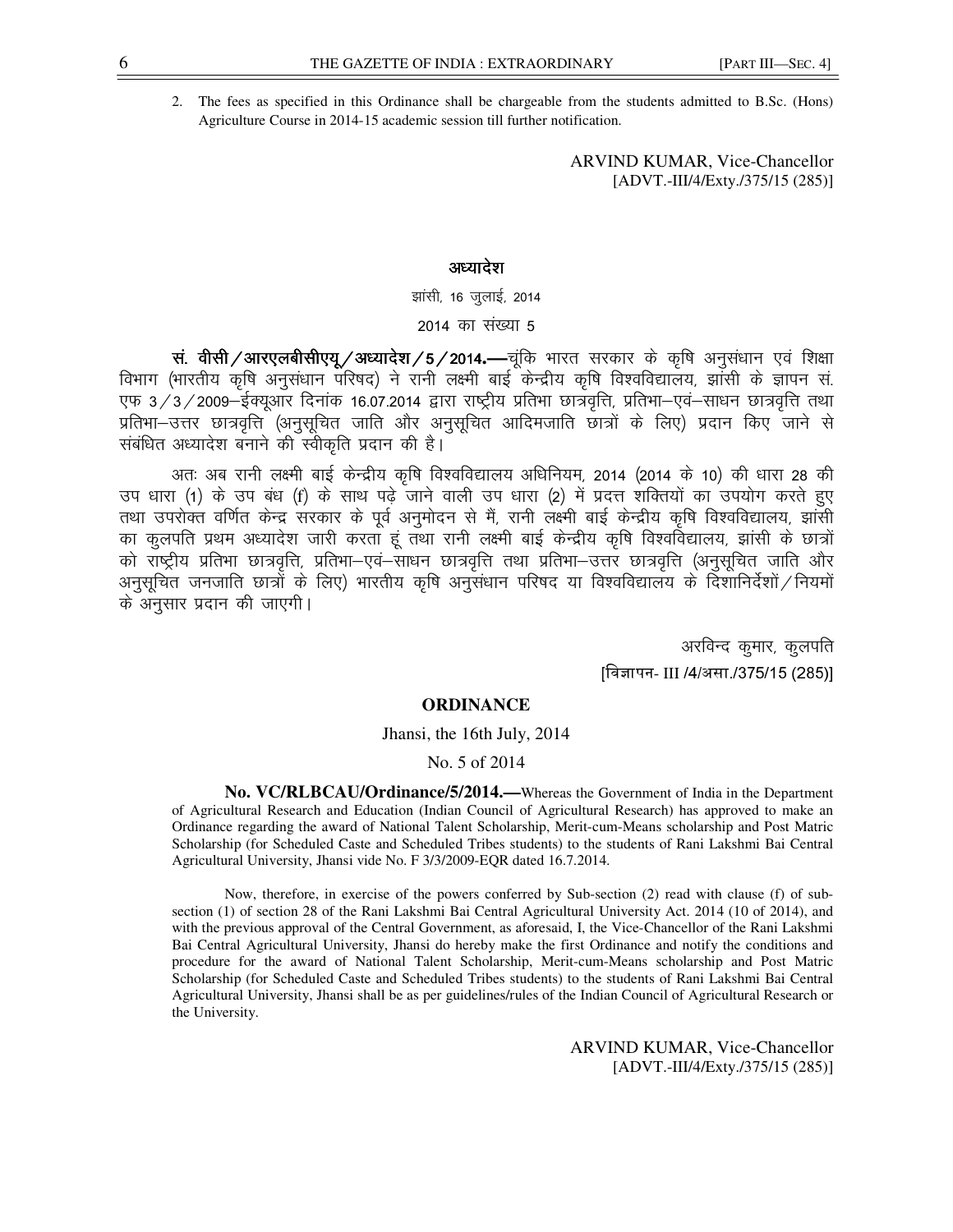# अध्यादेश

झांसी, 16 जुलाई, 2014

2014 का संख्या 6

wi. **वीसी/आरएलबीसीएयू/अध्यादेश/6/2014.—** चूंकि भारत सरकार के कृषि अनुसंधान एवं शिक्षा fohiri (भारतीय कृषि अनुसंधान परिषद) ने रानी लक्ष्मी बाई केन्द्रीय कृषि विश्वविद्यालय, झांसी के ज्ञापन सं एफ 3/3/2009–ईक्यूआर दिनांक 16.07.2014 द्वारा छात्रों के लिए परीक्षा आयोजित करने से संबंधित अध्यादेश बनाने की स्वीकृति प्रदान की है।

अतः अब रानी लक्ष्मी बाई केन्द्रीय कृषि विश्वविद्यालय अधिनियम, 2014 (2014 के 10) की धारा 28 की उप धारा (1) के उप बंध (g) के साथ पढ़े जाने वाली उप धारा (2) में प्रदत्त शक्तियों का उपयोग करते हुए तथा उपरोक्त वर्णित केन्द्र सरकार के पूर्व अनुमोदन से मैं, रानी लक्ष्मी बाई केन्द्रीय कृषि विश्वविद्यालय, झांसी का कुलपति प्रथम अध्यादेश जारी करता हूँ तथा रानी लक्ष्मी बाई केन्द्रीय कृषि विश्वविद्यालय, झांसी के बी.एसँसी. (ऑनर्स) कृषि के छात्रों के लिए परीक्षा की सेमिस्टर प्रणाली से संबंधित शर्तें तथा क्रियाविधियां अगले अध्यादेश के जारी होने तक केन्द्रीय कृषि विश्वविद्यालय, इम्फाल द्वारा अपनाए जाने वाले शैक्षणिक विनियमों के अनुसार लागू होंगी $\sqrt{3}$ यपनाई जाएंगी।

> अरविन्द कुमार, कुलपति [विज्ञापन- III /4/असा./375/15 (285)]

### **ORDINANCE**

#### Jhansi, the 16th July, 2014

No. 6 of 2014

**No. VC/RLBCAU/Ordinance/6/2014.—**Whereas the Government of India in the Department of Agricultural Research and Education (Indian Council of Agricultural Research) has approved to make an Ordinance regarding the conduct of examination for the students of Rani Lakshmi Bai Central Agricultural University, Jhansi vide letter No. F 3/3/2009-EQR dated 16.7.2014.

 Now, therefore, in exercise of the powers conferred by Sub-section (2) read with clause (g) of subsection (1) of section 28 of the Rani Lakshmi Bai Central Agricultural University Act. 2014 (10 of 2014), and with the previous approval of the Central Government, as aforesaid, I, the Vice-Chancellor of the Rani Lakshmi Bai Central Agricultural University, Jhansi do hereby make the first Ordinance and notify the conditions and procedure for the conduct of semester system of examination for the students of B.Sc. (Hons.) Agriculture of Rani Lakshmi Bai Central Agricultural University, Jhansi shall be as per academic regulations adopted by the Central Agricultural University, Imphal till further notification.

> ARVIND KUMAR, Vice-Chancellor [ADVT.-III/4/Exty./375/15 (285)]

#### अध्यादेश

झांसी, 16 जुलाई, 2014

#### 2014 का संख्या 7

wi dien/आरएलबीसीएयू/अध्यादेश/7/2014.—चूंकि भारत सरकार के कृषि अनुसंधान एवं शिक्षा विभाग (भारतीय कृषि अनुसंधान परिषद) ने कथित विश्वविद्यालय के कुलपति द्वारा केन्द्रीय कृषि विश्वविद्यालय के ज्ञापन सं. एफ  $3/3/2$ 009—ईक्यूआर दिनांक 16.07.2014 द्वारा छात्रों के आवास की शर्तो के संबंध में अध्यादेश बनाने की स्वीकृति प्रदान की है।

अतः अब रानी लक्ष्मी बाई केन्द्रीय कृषि विश्वविद्यालय अधिनियम, 2014 (2014 के 10) की धारा 28 की उप धारा (1) के उप बंध (h) के साथ पढ़े जाने वाली उप धारा (2) में प्रदत्त शक्तियों का उपयोग करते हुए तथा उपरोक्त वर्णित केन्द्र सरकार के पूर्व अनुमोदन से मैं, रानी लक्ष्मी बाई केन्द्रीय कृषि विश्वविद्यालय, झांसी का कुलपति प्रथम अध्यादेश जारी करता हूं तथा रानी लक्ष्मी बाई केन्द्रीय कृषि विश्वविद्यालय, झांसी के छात्रों के आवास की निम्न शर्तें अधिसूचित करता हूं :

1. रानी लक्ष्मी बाई केन्द्रीय कृषि विश्वविद्यालय, झांसी एक आवासीय विश्वविद्यालय होगा।